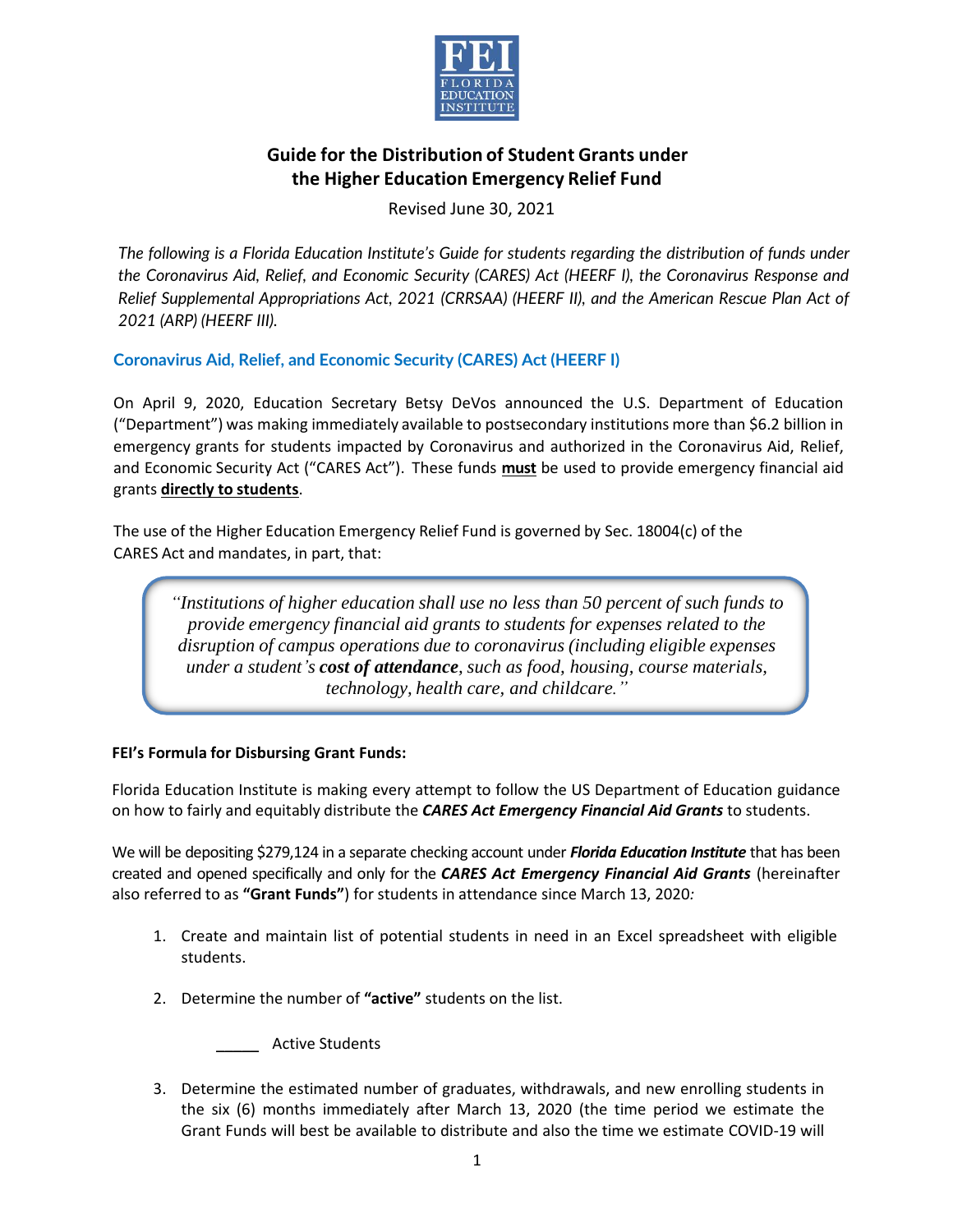

Revised June 30, 2021

significantly be impacting our students), who will receive **CARES Act Emergency Financial Aid Grants**.

\_\_\_\_\_ Estimated Graduates

\_\_\_\_\_ Estimated Withdrawals

\_\_\_\_\_ Estimated New Students Enrolling

- 4. Total from adding #2 and #3 above to get the total number of estimated students who will receive **CARES Act Emergency Financial Aid Grants.**
	- \_\_\_\_\_ Total Estimated Students to Receive Grant Funds
- 5. FEI will immediately distribute an **"Initial"** Emergency Grant checks to students based on the length of attendance in each student's program since March 13, 2020, to not further delay getting Grant Funds in the hands of students in need. Students have all been instructed to visit the FEI website COVID-19 page daily for updates and information on the **CARES Act Emergency Financial Aid Grants**.The **CARES Act Emergency Financial Aid Grants** information has been provided to students on this site, including the eligible expenses this grant covers. After these initial Grant Funds are distributed, we will continue to work with all students and immediately schedule other disbursements based on the formula herein to assure all Grant Funds are distributed as per Department of Education guidelines. The following **"initial"**  Grant Funds to student table below was used to distribute Grant Funds to students:

| Students with less than 2 courses:                           | \$175 |
|--------------------------------------------------------------|-------|
| Students scheduled to be the 1 <sup>st</sup> Payment Period: | \$300 |
| Students scheduled to be the 2 <sup>nd</sup> Payment Period: | \$350 |
| Students with less than 2 courses left to graduate:          | \$400 |
| Graduates from 3/13/20 to 5/12/20:                           | \$400 |

The total Grant Funds distributed in this "initial" disbursement shall be called "Initial Emergency Grant Disbursement."

Eligible students may receive between one (1) and three (3) more disbursements based on this Grant Funds formula.

6. The total amount of Grant Funds Florida Education Institute received (\$279,124) **minus** the "Initial Emergency Grant Disbursement" will equal the "Remaining Grant Funds." This amount will be distributed until the Grant Funds are exhausted according to the following schedule:

Students with at least 1 but less than 2 courses completed: \$175 Students with 2 or more courses completed:  $\frac{1}{300}$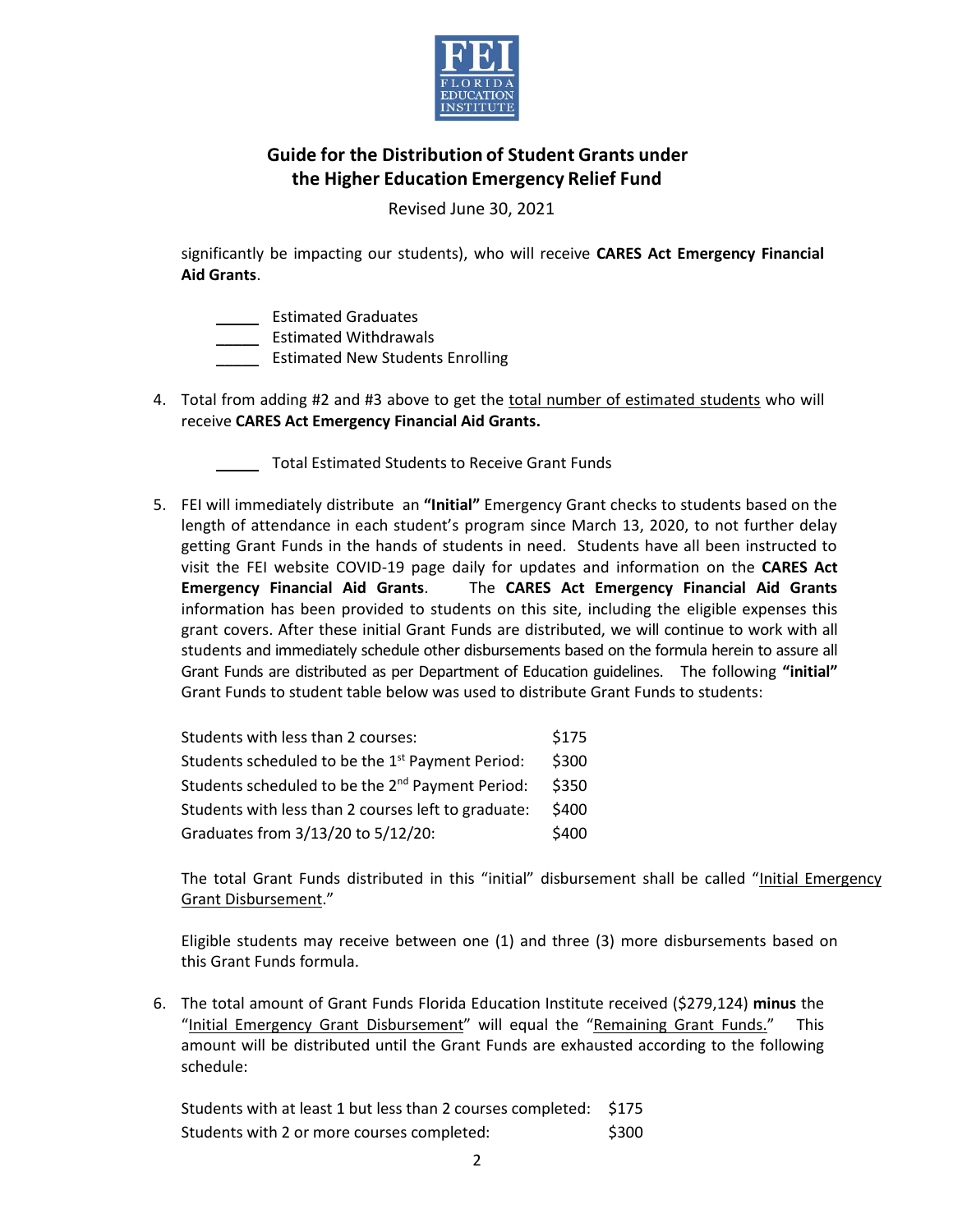

Revised June 30, 2021

After 10/1/20: Students with 2 or more courses completed: \$200

Florida Education Institute will attempt to equitably and fairly distribute the last batch of funds that will not allow for the above schedule to be followed by taking the Remaining Grant Funds and divided by the total number of students eligible.

- 7. Students who withdrew from school from March 13, 2020, to May 13, 2020, due to documented COVID-19 reasons, will only receive the **"initial"** emergency financial aid Grant Funds based on the schedule above. The same will also apply to any student granted LOA during the same period.
- 8. Non-Title IV students are not eligible for this grant. However, the emergency financial aid Grant Funds will be given to "students who have not filed a FAFSA but who are eligible to file a FAFSA."
- 9. All information and communication will be available to students in [www.fei.edu](http://www.fei.edu/) and clicking the Cares Act link. Students will receive telephone calls from the Student Services Coordinators and Academic Advisors as well as emails from [finaid@fei.edu](mailto:finaid@fei.edu) informing them of the instructions, directions, and guidance on how to receive the Grant Funds.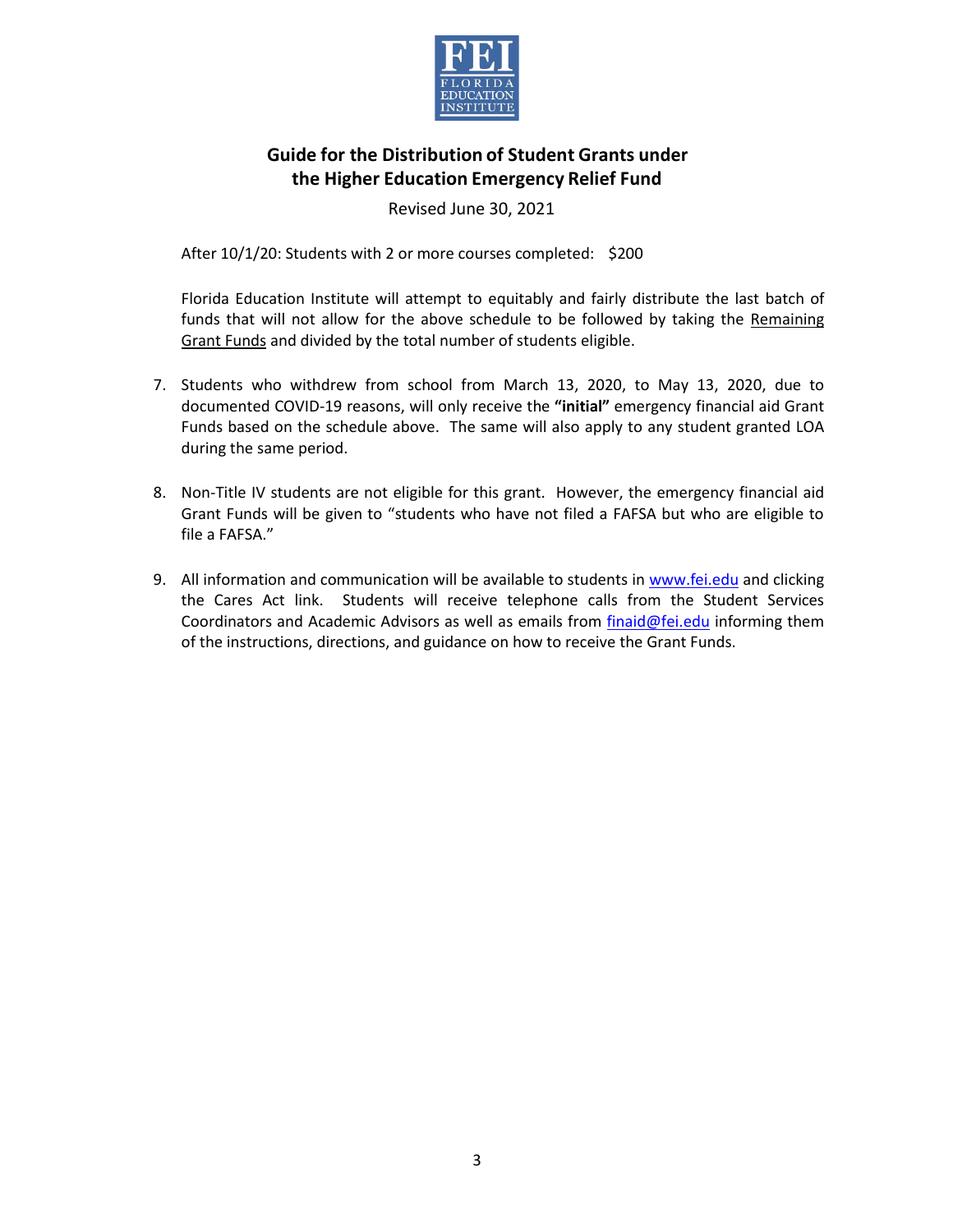

Revised June 30, 2021

**Coronavirus Response and Relief Supplemental Appropriations Act, 2021 (CRRSAA) (HEERF II)**

# **CORONAVIRUS RESPONSE AND RELIEF SUPPLEMENTAL APPROPRIATIONS ACT (CRRSAA)**

### **REPORTING ON EMERGENCY FINANCIAL AID GRANTS TO STUDENTS**

### **Higher Education Emergency Relief Fund II**

### **Florida Education Institute OPEID 03627600**

On December 27, 2020, the President signed the Coronavirus Response and Relief Supplemental Appropriations Act, 2021 (CRRSAA) (P.L. 116-260). This new law gives the U.S. Department of Education (Department) approximately \$22.7 billion to distribute to institutions of higher education in order to prevent, prepare for, and respond to coronavirus through the HEERF. The grant programs authorized under section  $18004(a)(1)$  of the CARES Act and under section  $314(a)(4)$  of the CRRSAA are referred to below as the "HEERF II" funds."

**American Rescue Plan Act of 2021 (ARP) (HEERF III**)

## **AMERICAN RESCUE PLAN (ARP)**

### **REPORTING ON EMERGENCY FINANCIAL AID GRANTS TO STUDENTS**

### **Higher Education Emergency Relief Fund III**

### **Florida Education Institute OPEID 03627600**

The Higher Education Emergency Relief Fund III (HEERF III) is authorized by the American Rescue Plan (ARP), Public Law 117-2, signed into law on March 11, 2021, providing \$39.6 billion in support to institutions of higher education to serve students and ensure learning continues during the COVID-19 pandemic.

ARP funds are in addition to funds authorized by the Coronavirus Response and Relief Supplemental Appropriations Act, 2021 (CRRSAA), Public Law 116-260 and the Coronavirus Aid, Recovery, and Economic Security (CARES) Act, Public Law 116-136. Emergency funds available to institutions and their students under all emergency funds total \$76.2 billion.